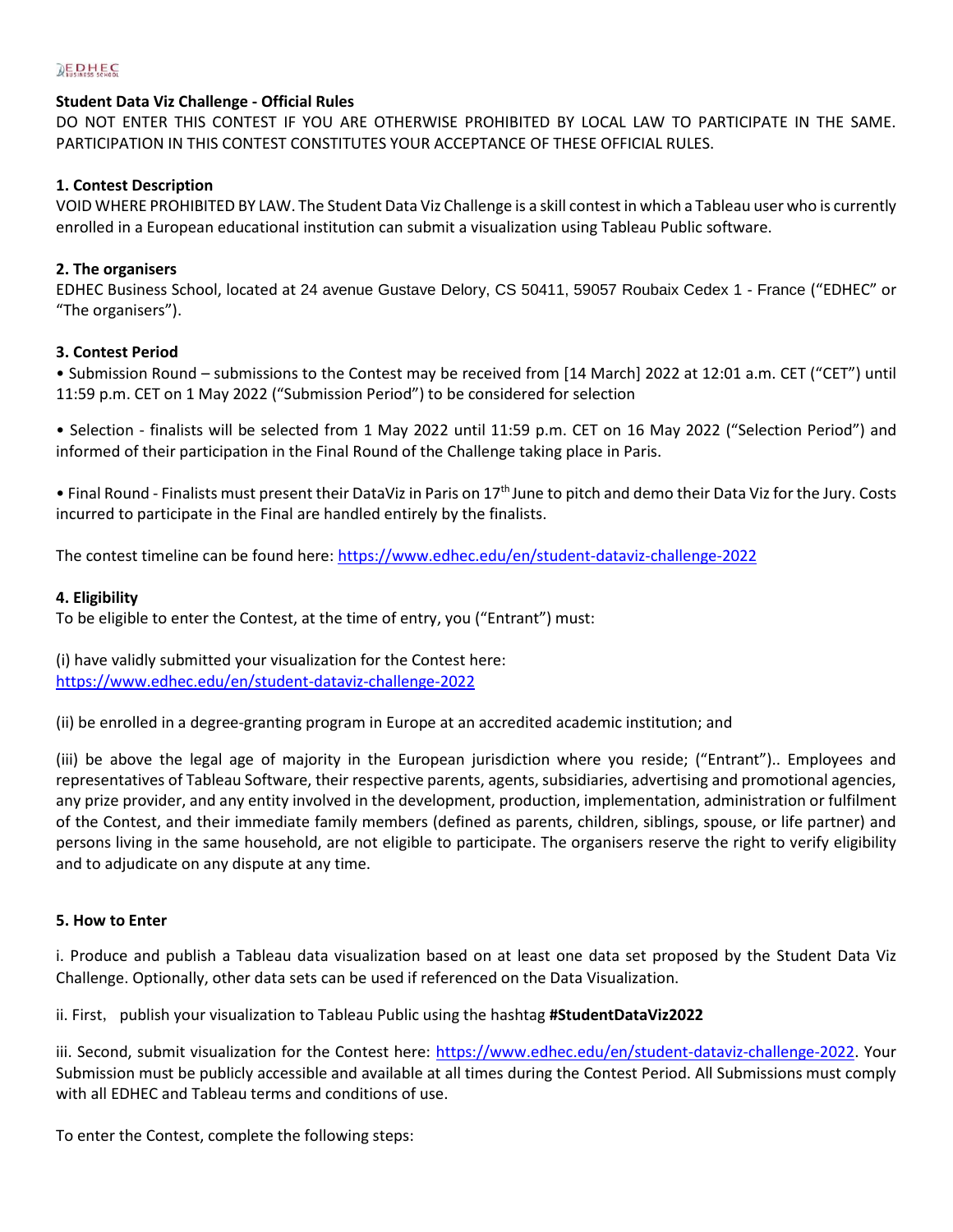## $\mathbb{R}$  EDHEC

Submissions not properly entered into the Contest will not be acknowledged. Proof of entry does not constitute proof of receipt by The organisers. Submissions must be received by The organisers no later than the end of the Submission Period. Limit one entry per person. If multiple Submissions are received per person, only the most recent Submission will be considered. Only eligible Submissions actually received by The organisers during the Submission Period will be eligible to win.

The organisers are not responsible for

(i) inaccessible, lost, late, misdirected, mutilated, damaged, irregular, altered, counterfeit, fraudulent, incomplete, or illegible Submissions, which are void, or

(ii) for any computer-related, online, telephonic, or technical malfunctions that may occur. Illegible, unintelligible, inaccessible, non-public, incomplete, garbled, or mutilated Submissions will be disqualified. The organisers reserve the right, in their sole discretion, to disqualify any Submissions not in compliance with these Official Rules.

By making a Submission and participating in the Contest, you represent and warrant that:

(i) you agree to the terms and conditions of use of the www.edhec.edu (available at https://www.edhec.edu/en/legalnotice)website and www.tableau.com website (available at http://www.tableau.com/tos), and also hereby grant Tableau and EDHEC an irrevocable, royalty-free, worldwide license to use your Submission for marketing and promotional use, with the right to reproduce, modify, adapt, publish, publicly perform, create derivative works from, and publicly display in whole or in part;

(ii) the Submission is your original work, and you have secured any and all rights, releases, or permissions necessary for the use and distribution of your Submission by EDHEC; Your submission is original and personal, it does not plagiarize or otherwise use the work of others represented as your own. If your data visualization has been inspired by others, you are required to show corresponding reference links.

(iii) your Submission does not violate or infringe upon the copyright, trademark, or other intellectual property rights, publicity rights, or any other rights of any third party; (iv) your Submission contains data that is from publicly available data or data that is now made publicly available and does not contain data that should remain confidential or private.

### **6. How to Win**

Ten finalists and one winner will be selected by a panel of judges ("Panel") who will evaluate all submissions based on the following criteria:

- 25 points: Creativity
- 25 points: Analytical Depth
- 25 points: Beauty/Design
- 25 points: Overall including the pitch presentation for finalists only

The panel will evaluate and attribute a final score to each Submission for each of the above listed criterion. Ten finalists will be chosen to compete in Paris. The Submission that receives the highest overall score from the Panel including the highest score for their pitch, will be selected as winner. In the event of a tie, the Submission(s) that received the higher score from the Panel in the category of "Overall" will be selected as the Winner. The finalists will be notified by email and announced in publicly available forums, events and media as determined, selected and represented by The organisers. If the winner does not respond to the notification attempt within three (3) days from the first notification attempt, then such potential winner will be disqualified, and an alternate winner will be selected from among the remaining contestants based on the judging criteria described herein. If a potential Finalist is disqualified for any reason (in The organisers' sole discretion), an alternate contestant will be selected from among the remaining finalists based on the judging criteria described herein. Each finalist must agree that he or she has an ongoing responsibility to make sure that their actions do not disparage or adversely affect the name, reputation or goodwill of the The organisers or any other person or party affiliated with the Contest.

The judges' decisions are final with respect to all aspects of the Contest. The organisers and parent, affiliates, subsidiaries, employees, agents, officers and directors, advertising and Contest agencies, and their respective officers,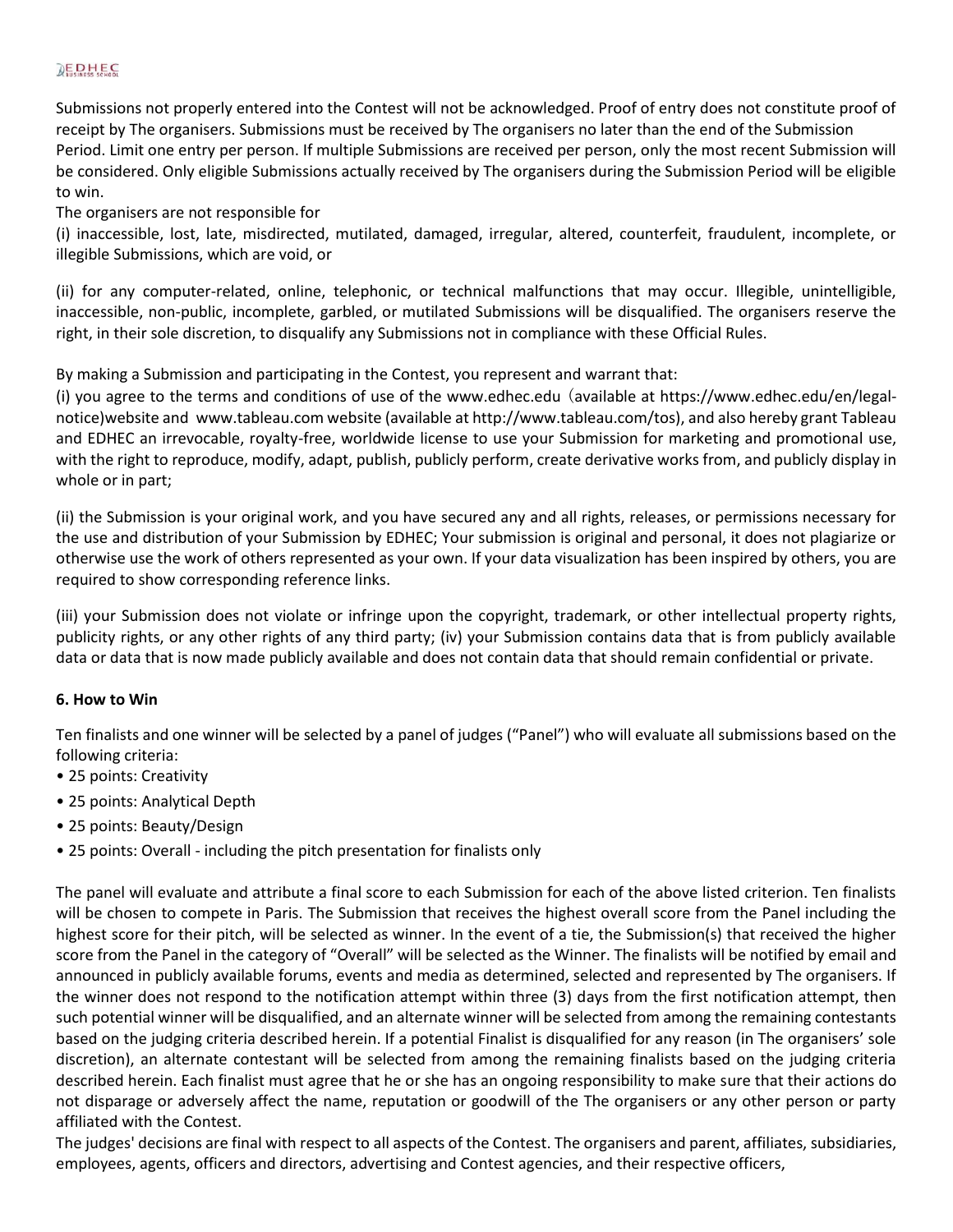## $\mathbb{R}$ **EDHEC**

directors, employees, and their respective agents will not be liable for unsuccessful efforts to notify a winner. If a potential winner cannot be contacted, does comply with these Official Rules, or prize is returned as undeliverable, potential winner forfeits the prize. If a potential winner is disqualified for any reason, the prize may be awarded to a runner-up, if any.

### **7. Prizes**

The winner will receive an invitation to an interview with UNICEF for an internship with their New York, USA office or remotely from another location. Note the interview location or online link will be confirmed with the winner via email. The three top winners will each be awarded one coaching session with Mazars to help prepare future applications and interviews. All finalists will receive complimentary EDHEC invitations to Vivatech Conference 2022 in Paris, delivered via email.

Additional prizes may be awarded at the discretion by the organizers.

No prize substitution, cash substitution, or assignment or transfer of any of the prizes is permitted, except by the organisers for reason of unavailability. The prize consists of only those items specifically listed as part of the prize. All taxes, costs, and fees associated with the Prize are the sole responsibility of the winner. LIMIT ONE PRIZE PER PERSON PER ROUND. Odds of winning depend on the number of entries and the skill of the entrants.

Financial aid for travel to the final could be available (this option applies only to Entrants travelling from out of France). Entrants seeking for financial aid should contact their Universities/Business Schools before asking to the organizers. This request can be made by sending an email to dataviz team within five days from the official communication of the finalists. It is the organisers' sole discretion to provide financial aid.

### **8. Conduct**

By participating in the Contest, Entrants agree to comply with and be bound by these Official Rules. Failure to comply with these Official Rules may result in disqualification from the Contest. Entrants further agree to comply with and be bound by decisions of The organisers, which shall be final and binding in all respects. The organisers reserve the right to disqualify any individual it finds to be:

(a) tampering or attempting to tamper with the operation of the Contest or The organisers' web site(s);

(b) violating these Official Rules; (c) violating the terms of service, conditions of use and/or general rules or guidelines of any The organisers' property or services; or

(d) acting in an unsportsmanlike or disruptive manner, or with intent to annoy, abuse, threaten or harass any other person.

Except where prohibited by law, by accepting a prize, finalists consent to The organisers' use of their name, likeness, address (city and state only), statements, photograph, voice, Submission, and/or likeness for advertising and promotional purposes related to the Contest in any and all media now known or hereafter devised, worldwide and without further notice, compensation, consideration, review or consent and without regard to moral rights.

### **9. Limitations of Liability**

By participating in the Contest, Entrants agree, to the fullest extent of the law, to release and hold harmless The organisers, Tableau Software, LLC, and their respective parent, related companies, subsidiaries, affiliates, directors, officers, employees, and agents (altogether, the "organisers and Tableau") from any and all liability for any claim, injury, loss, or damage of any kind arising from or in connection with the Contest (including but not limited to the receipt, use, or misuse of any prize or any component thereof) or the promotion thereof. The organisers and Tableau assume no responsibility or liability for the following:

(a) telephone or technical malfunctions that may occur;

(b) any incorrect or inaccurate information, any of the equipment or programming associated with or utilized in the Contest, or any technical or human error which may occur in the processing of purchases and/or invoices in connection with the Contest;